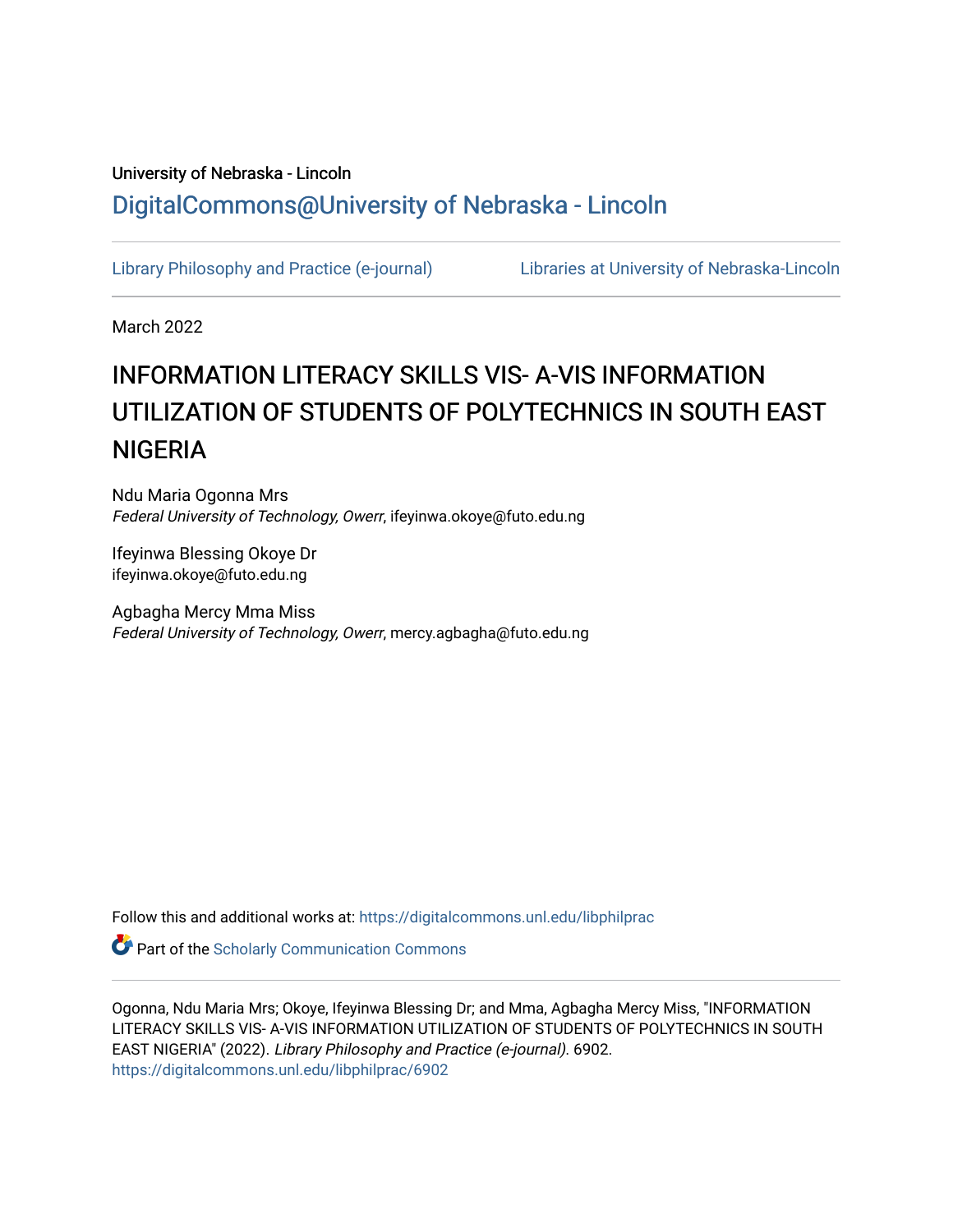# **INFORMATION LITERACY SKILLS VIS- A-VIS INFORMATION UTILIZATION OF STUDENTS OF POLYTECHNICS IN SOUTH EAST NIGERIA**

**Ndu Maria Ogonna [mariaflorandu@gmail.com](mailto:mariaflorandu@gmail.com) Federal University of Technology, Owerri**

**Ifeyinwa Blessing Okoye (Phd).**

**[ifeyinwa.okoye@f](mailto:ifykam@yahoo.com)uto.edu.ng**

**Federal University of Technology, Owerri**

**Agbagha Mercy Mma [mercy.agbagha@futo.edu.ng](mailto:mercy.agbagha@futo.edu.ng)** 

**Emmanuela Chibure Anyakwo [chiburenwa@gmail.com](mailto:chiburenwa@gmail.com)  Federal University of Technology, Owerri**

> **Genevive Chigekwu Nnadieto [Chigekwu.nnadieto@futo.edu.ng](mailto:Chigekwu.nnadieto@futo.edu.ng)**

**Ezenwa Ezinne [ezenwa.ezinne@futo.edu.ng](mailto:ezenwa.ezinne@futo.edu.ng)  Federal University of technology, Owerri**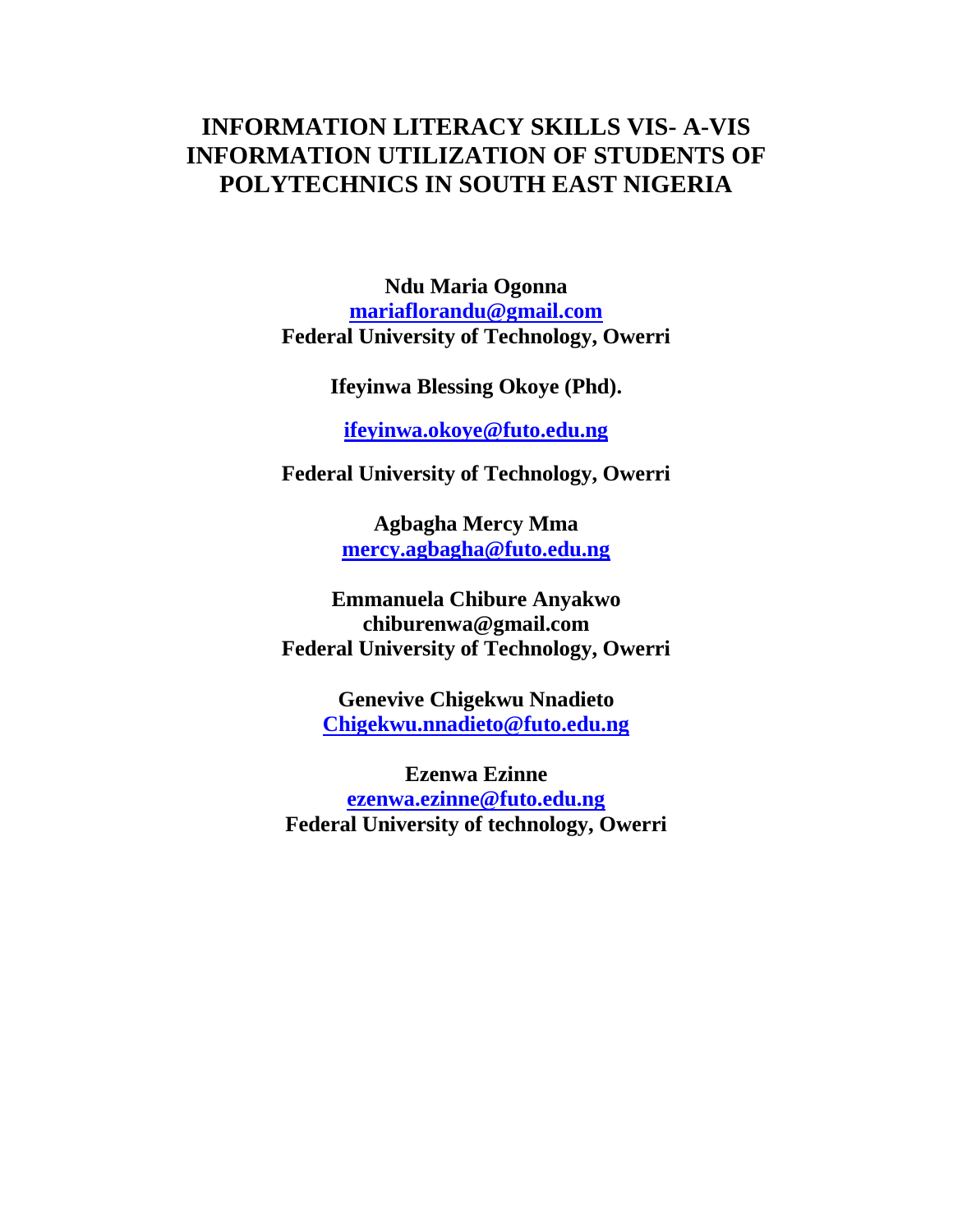#### **Abstract**

This work examined the extent of information literacy skills of polytechnic students as regards to their information utilization on their academic work in southeast Nigeria .Three research questions guided the study. Descriptive survey design was adopted for the study with the population of 398 from four polytechnics institutions in southeast Nigeria. Structured questionnaire was the instrument used for data collection and reliability of the study was established using conbach Alpha. Data collected was analyzed using arithmetic mean. From the analysis, a grand mean score of the extent students possess in information literacy skill points to the fact that students possess these skills to a low extent. And the analysis of 2.02 grand mean on challenges depicts that the students actually encounter much challenges which include computer incompetency on the part of students and librarians, few credit courses assigned to information literacy in their schools, poor cordial relationship between librarians and faculty members, erratic power supply among others. Based on the findings, this study therefore recommends the use seminars and workshops should be organized for students on information literacy skills, polytechnics students' curriculum should be reviewed to reflect computer literacy and finally alternative to power should be provided to aid information access and utilization.

Keywords: Information literacy, Students, Polytechnic Education, Libraries, Nigeria.

#### **Introduction**

The perquisite of knowledge production and its utilization lies within the purview of information literacy and this enables the seeker to define, manage, evaluate, integrate, access, create communicate and transform the knowledge acquired into effective use for Nations development. However, Information literacy is multi-dimensional in nature when acquired and used. Hence, it is imperatively used in Academic institutions for learning, teaching and research. Information being the "life wire" as well as "fuel for development" has the ability to transform the economic, educational, religious and technological lives of people in the societies. And for these reasons the knowledge and acquisition of information becomes important as it seeks to address how information is processed for the purpose of answering queries and gives opportunity to know when, how and where to seek for knowledge at any time. It then throws more light on the "term" Information Literacy which Arunachalam (1986) that the sustainability of information literacy skill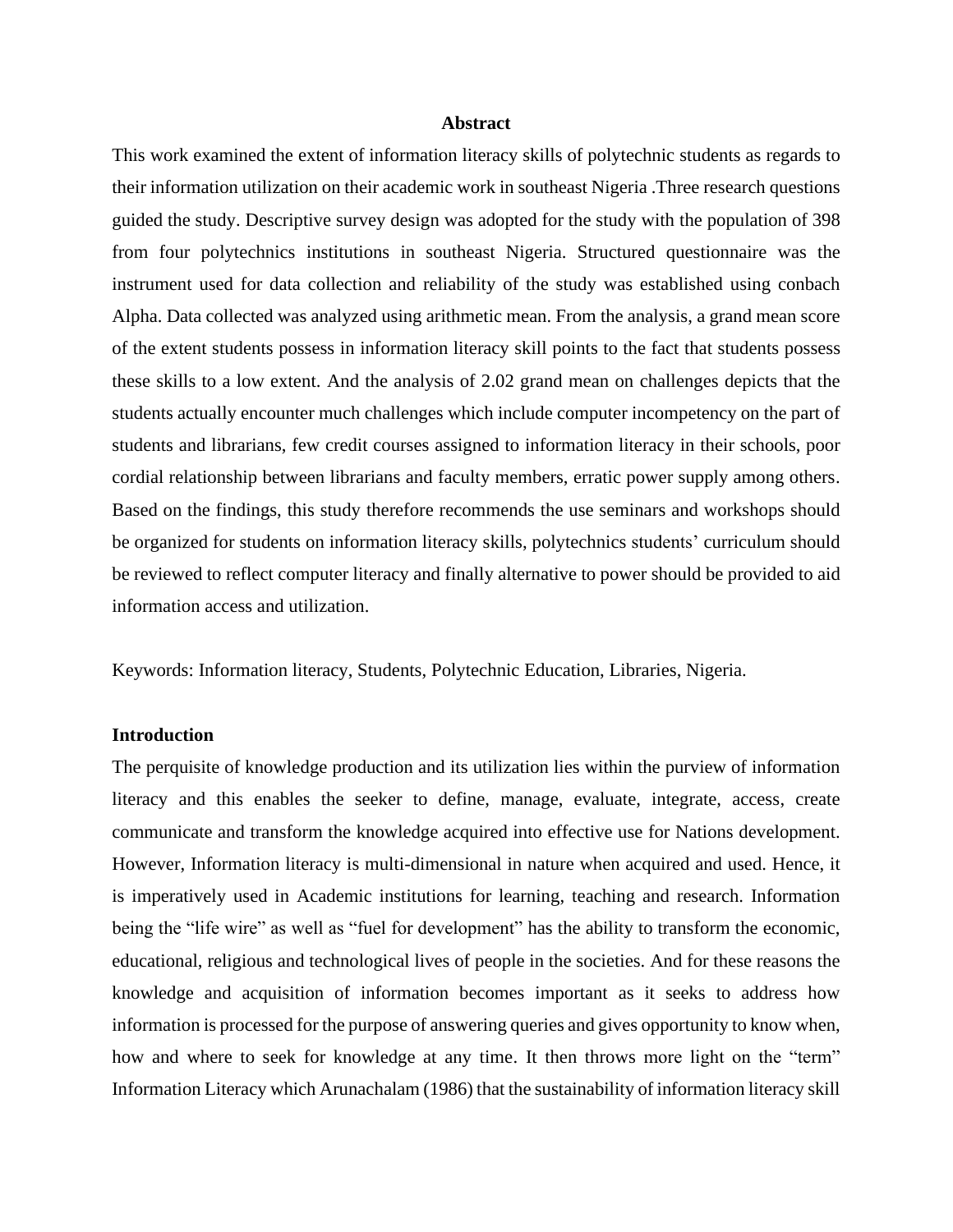among students has the ability to transform social, political, economic and technological sector of any nation. Information literacy is assumed to be the survival skills of any society because informed citizens of the world need to know how to find many forms of information, sift through, weigh it and draw their conclusions. In the era when new technologies and sources of information literacy penetrate at a breakneck speed, it is then necessary that individuals becomes information literate to be enabled and brass up with the new trend, hence its essential to the acquisition and use of these skills in the changing world. To this end, the ability to access, evaluate and use information is prerequisite to learning and basic requirement for the information society.

The role information play in technological progress of any nation cannot be neglected as it stands to form bases for action plans and policies in decision making. No country can thrive economically and politically without adequate planning and functional policies. Notably, effective plan comes when there are adequate and relevant record, data, statistics and information as to give insight. Adequate knowledge can serve as a buffer and a reference to arriving at a result or conclusion for the emergence of new ideas and inventions, and this becomes possible through a good knowledge of information literacy. Invariably considering the importance of information in the lives of individuals, students are not left out in their quest for the relevant information in their learning and research thus their position "today" as regards to becoming the leaders of future generation whose shoulders lay on planning and execution of "tomorrow's" events, for this reason there is need for them to have the skill on how to retrieve, evaluate and utilized the right information in a right format for the nations prosperity.

It is imperative that students of higher institutions especially polytechnic should have a good knowledge on how to navigate through the myriads of information available globally. This stipulates why students need information literacy skill to be able to handle their academic work, and proper application of these information as it concerns the society at large. This supports what Okoye (2019) states, that information literacy helps people to know when, how and where information is needed and having the ability to evaluate and use it. Polytechnic education institution being a major academic environment where knowledge is generated and transformed, has a great role in nation building and in the production of quality students that can compete with other students globally. In this case the students desire information literacy skill for healthy competition and effective development. No wonder, Lawal and Atueyi (2017), opine that polytechnic education plays a vital role in human resource development of a country by creating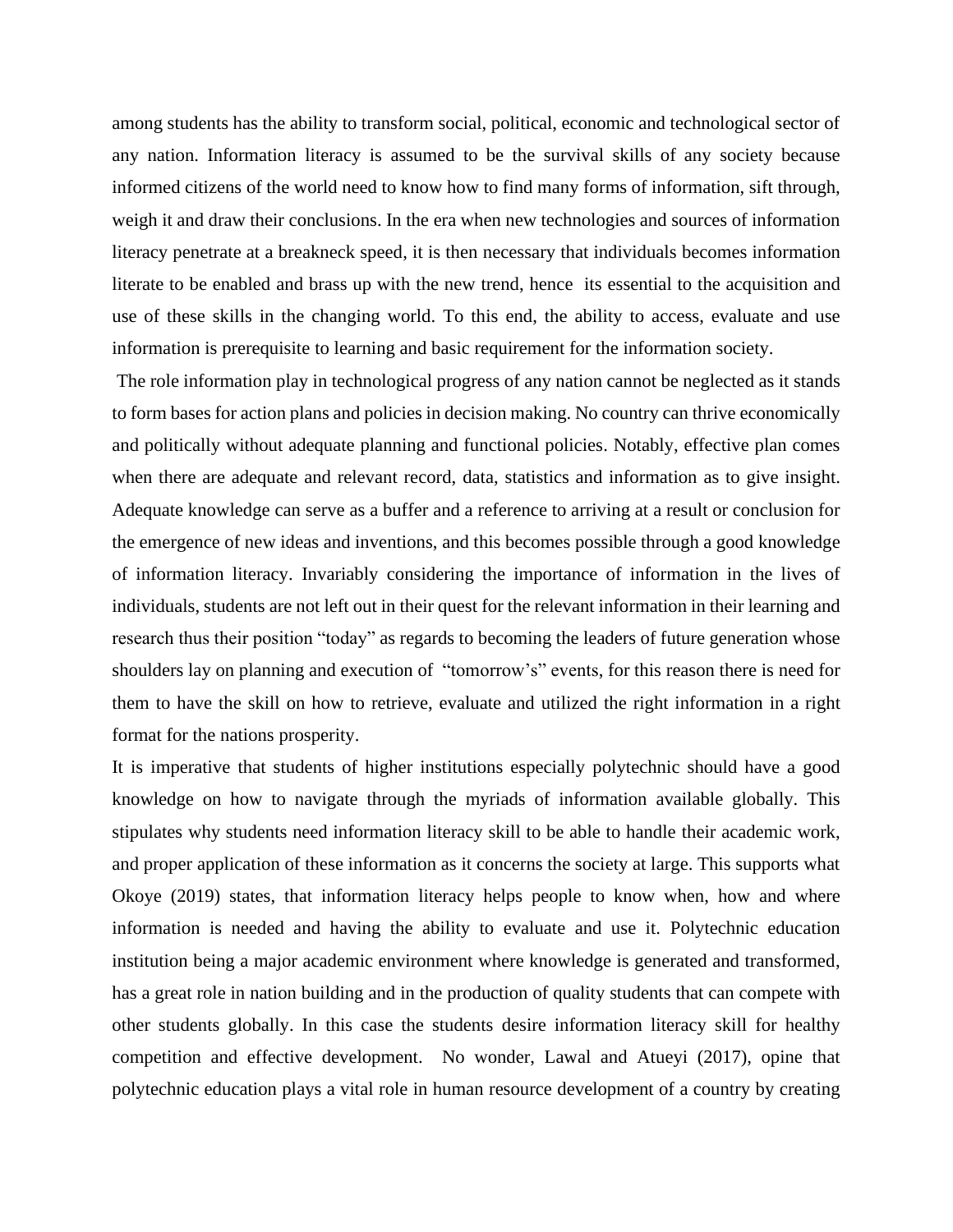skilled manpower, enhancing industrial productivity and improving the quality of life. This confirms what Obasi (2011), that polytechnics are those technical educational institutions which offer variety of programmes and courses at various spheres of technology or human endeavor ranging from Fine and Applied Arts to Engineering. Ogungbe (2019) opines that polytechnic education helps in the promotion of technical and vocational education, training, technology transfer and skill, all for the development and enhancement of the social economic development of a country.

As the volume of information is constantly increasing, likewise search skills are needed, not only to have access to provided information resources but also to sift from the large quantity and utilize the most appropriate information resources. According to Uhegbu (2007), the utilization of information is the putting into use the acquired information, more so the utilization of information differs from person to person and from one corporate organization to the other according to their information needs. It was observed that the information providers are not probably faced with the challenge of providing information rather with the problem of getting people to properly access and use the provided information. Okoye (2020) stated that some breakthroughs made in our society "today" are all product of well researched work and quality research has its root on the quantum and adequate information available. Similarly polytechnic students also require information resources be it print or electronic, for use in order to carry out research, read, write test, assignments and do examinations. To overcome complex and anxiety during learning, research and examination writing, polytechnic students should have the ability to explore, interpret and utilize the available information resources at their disposal, more so, take rational decision on the right and appropriate information to use for their benefit and that of the society. Hence, the analysis, interpretation, and presentation of information for use in any academic environment is an essential skill which students and librarians must possess. In essence, being information literate is rudimental to utilization of any type and form of information.

#### **STATEMENT OF PROBLEM**

Libraries have been revolutionized by the growth in technology and accumulation of digital files. This has led to the storage of information in both print and electronic format. However, there are speculations that most information resources provided are underutilized due to the fact that a huge population of polytechnic students do not possess information literacy skills. This study therefore,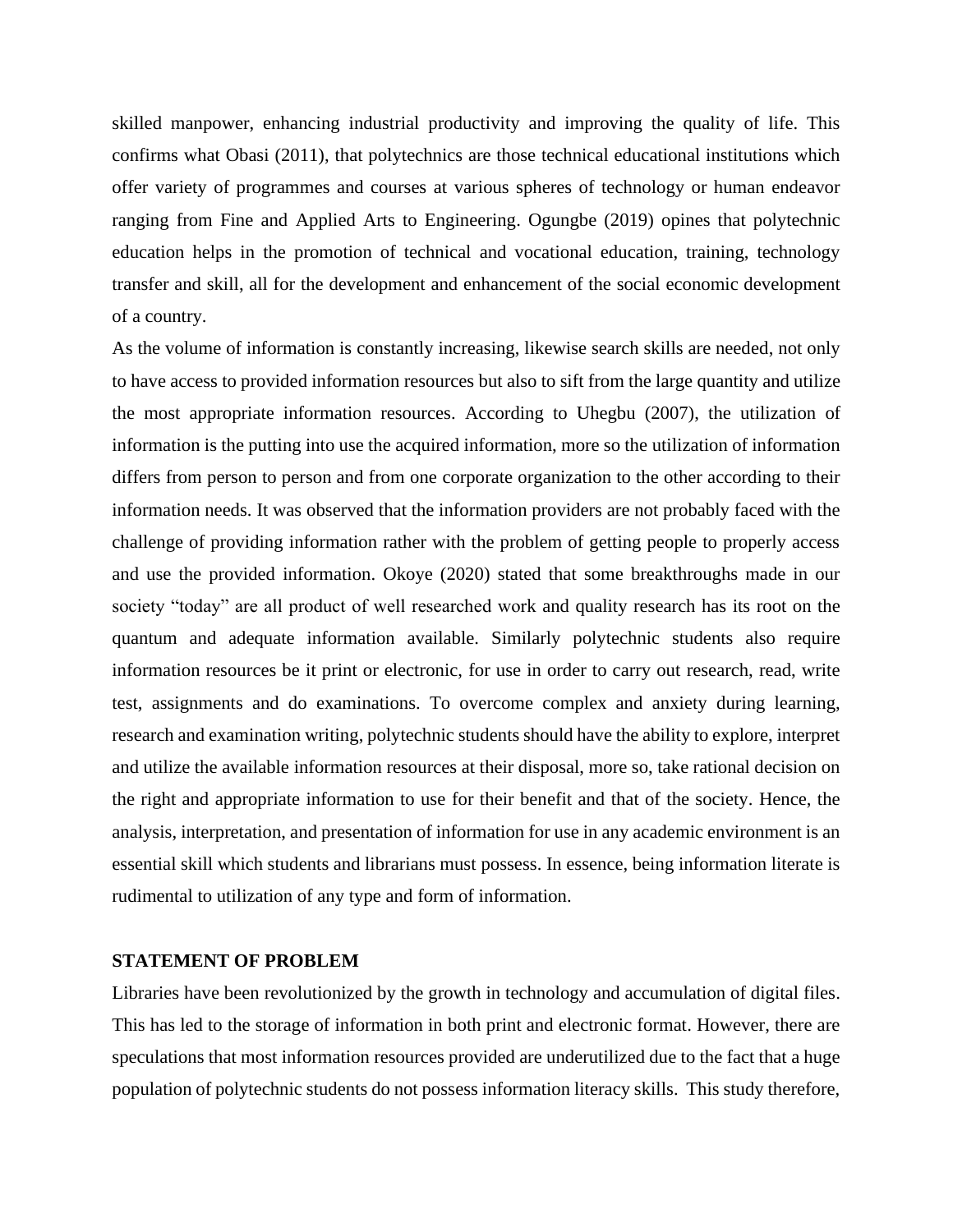aims at determining the extent information literacy skills of polytechnic students aid their information usage in southeast Nigeria. As it exposes various challenges to that effect.

#### **SCOPE OF THE STUDY**

This study is limited to the extent information literacy skills of polytechnic students, aid their information utilization in southeast Nigeria. The polytechnics covered, are Federal polytechnic Oko, IMT Enugu, Federal polytechnic Nekede and Abia polytechnic Aba. The study investigated the extent of information literacy skills possessed by polytechnic students, challenges faced by students while acquiring the possessed skills and suggestions to the challenges.

#### **OBJECTIVES OF THE STUDY**

- 1. What information literacy skills do polytechnic students of Southeast Nigeria possess?
- 2. What challenges do polytechnics students in Southeast Nigeria encounter while acquiring those information literacy skills?
- 3. What are the solutions to those challenges while acquiring the information literacy skills by the students?

#### **LITERATURE REVIEW**

There is need for information literacy in work places especially in academic environment and because of its importance in carrying out research, learning and handling of the office files and data as they come in and go out. Okoye, (2020) emphasized that each type of information is known by its function and what it stands to address. For this reason, it is important that the information user should have adequate knowledge on how to source and use information and thus the need for information literacy. According to Hargittai (2006), "Information literacy implies the intellectual capabilities involved in using information". He explained that, it is different from the technical know-how required for using information technologies that hold or deliver data. Skyline College (2011), information literacy is the ability to find, evaluate, organize, use and communicate information in all its various formats. CILLIP, (2018) added that information literacy is the ability to think critically and make balanced judgments about any information we find and use. Information explosion has facilitated the need, to obtain, evaluate and use information for academic programmes and learning throughout one"s life (Ivanitskaya, O"boyle and Casey, 2006).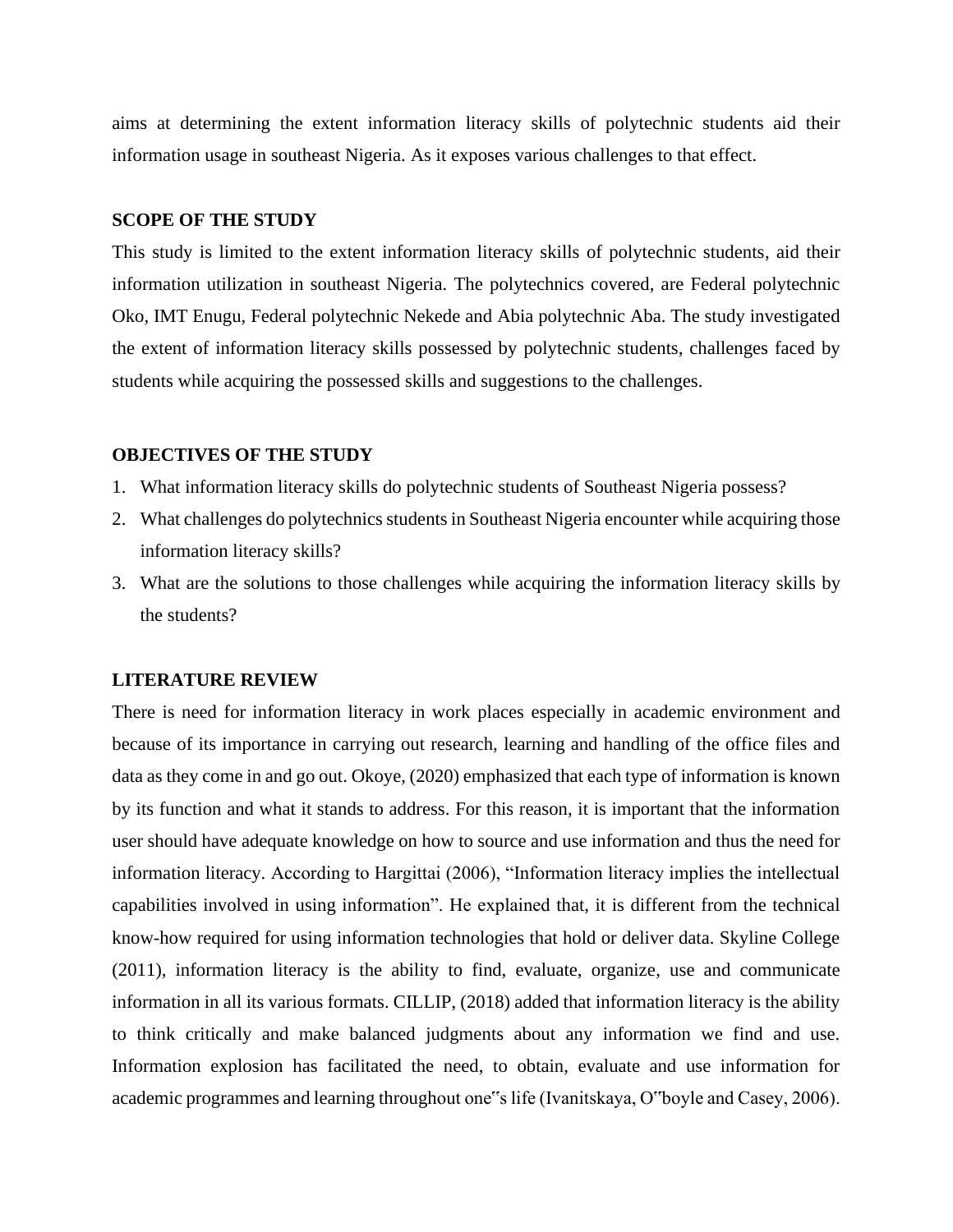This gives room why students of polytechnics need these skills to write project, seminar papers and conference proceedings.

However, Information literacy cannot be achieved without an individual having a competent skill, that is why Madison College (2020), enumerates some information literacy skills to include research skills, critical thinking skills, computer technology skills and communication skills. Research skill, allows one to gather, analyze and interpret information on a topic in order to find a solution to a problem, Computer communication skill enables one to determine how valid an information is. Computer skill is an important skill that makes work easy and it also makes one use the necessary and appropriate software for research especially for students and library professionals. On the other hand, communication skill entails ability to receive and convey all kinds of information retrieved to other source or medium. It could be achieved verbally, nonverbally or in written form.

The definition of information literacy skill by Madison College (2020) entails

- a. Having knowledge on how to get involved in retrieving information in the digital world.
- b. Extracting important information from what you have found.
- c. co-coordinating the extracted information.
- d. knowing how the information can be adequately used.
- e. Checking how you can play a good role in your profession
- f. Evaluating information for credibility and authoritativeness

An information literate person will be able to Identify fake news and sources, ascertain how trustworthy and reliable they are, be familiar with data bases, and find good information using search engines (Harris 2016). Nwabueze (2014), states that if an individual possess information literacy skills, he/she is considered competent and an independent learner. It means the person can actively engage in the world of ideas, display confidence in the ability to solve problems and know what relevant information is. Harris (2016) stated that information literate individual possess the ability to answer, identify and check information sources before making it known. In another development, it was observed that the undergraduates in the polytechnics, do not have sound background to fundamental research and information competency skills. This assertion was confirmed by Issa and Amusan (2015) that students of polytechnics find it difficult to navigate through the library' resources hence, the low level of the exposure to the annual library orientation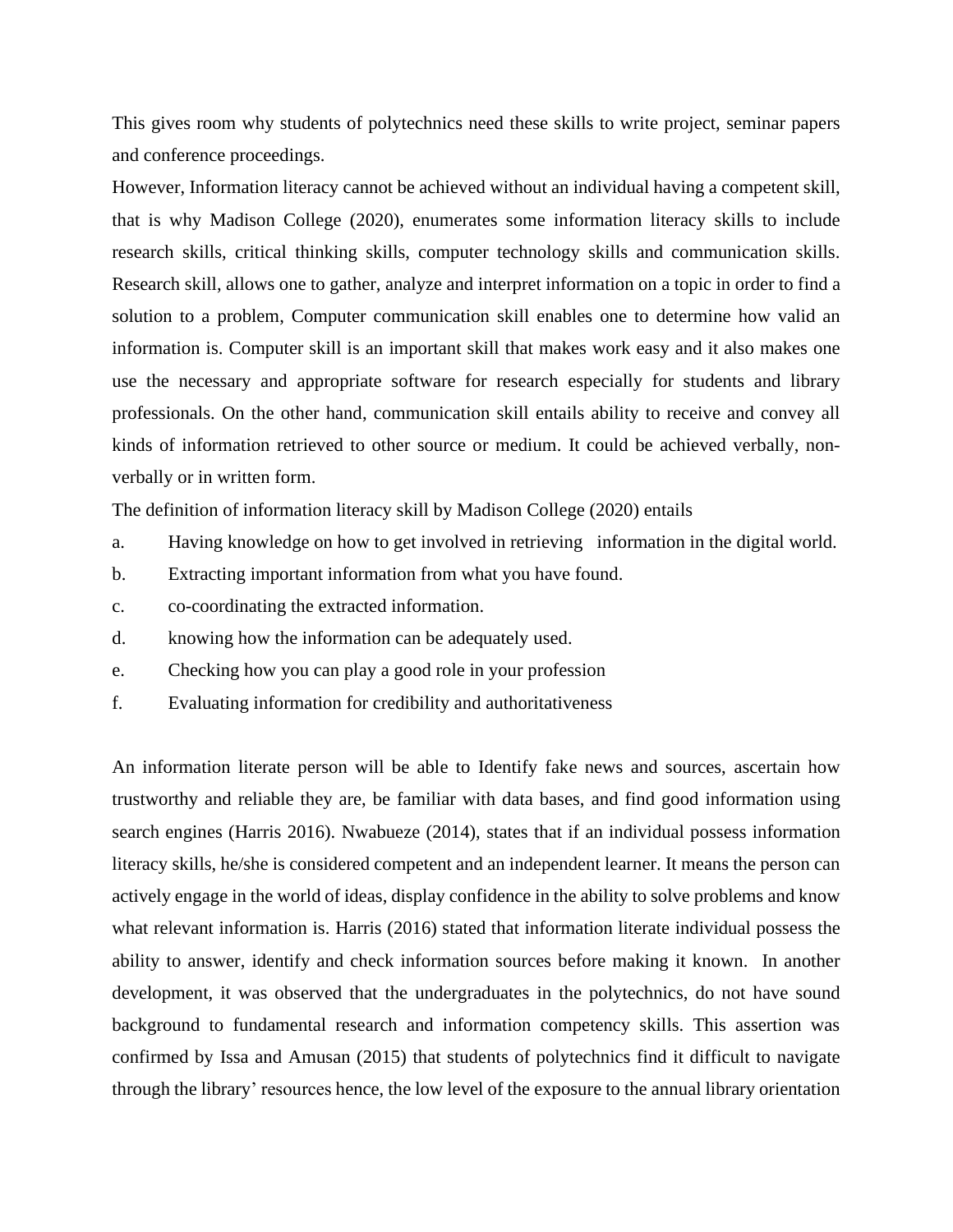and the course on use of library. He therefore stressed that lack of facilities as well as lack of the understanding of information literacy coupled with students' non-challant attitude towards attending information literacy sessions and low acceptance of online approach militate against librarians and their efforts in these regards. Ilogho and Nkiko (2014) in Issa and Amusa (2015), summarized the ineffectiveness of polytechnic students in acquiring information literacy skills by buttressing that there are justifiable facts to prove that information literacy skill is a key ingredient missing at all levels of education in Nigeria especially the tertiary levels.

Invariably, there are many factors that poses challenge to sound acquisition of information literacy skills of students of Nigerian polytechnic students, inadequate collaboration between librarians and faculty on information literacy to support students and assist them to find information, write references and complete assignments. Bell (2008) identified the attitude of faculty colleagues as a challenge to the success of information literacy. Hardesty (2005), opines that faculty members who hold on to the values of faculty culture as lack of time, lay emphasis on content professional autonomy, and academic freedom. That is to say that Librarian-faculty relation has long been a significant component of the profession of librarians. For faculty, librarian-faculty relations are of little or no concern. There has been controversy over time, if faculty members perceive collaboration with librarian as necessary or not, (Christiansen 2004). This attributed to the neglect of information literacy in the curriculum of Nigerian tertiary institution.

However, Idiodi (2005) emphasized that, training would impart skills and lead to the effective and efficient use of libraries and a better overall educational achievement. He stressed further that high level of computer illiteracy among Nigerian librarians is a significant challenge. Alakpodia (2010), argued that in southeast Nigeria, librarians are handicap in trying to keep abreast with the new trend of librarianship as regards information literacy skill. Despite that, Infoguide (2021), stressed that although Nigeria is recording an improvement in the level of computer literacy, this still hasn't made up for the inadequacy in computer skilled labor and students. In addition, most students "today" find it difficult to operate computers. Agbo (2014), stresses that unstable power supply and unstable internet connectivity are some of the problems affecting the acquisition of information literacy skills in Nigerian polytechnics institutions.

More so, Obaro (2021) on information literacy skills then found out that a correlate use of library resources among polytechnic students in Delta State Nigeria. The finding further indicated low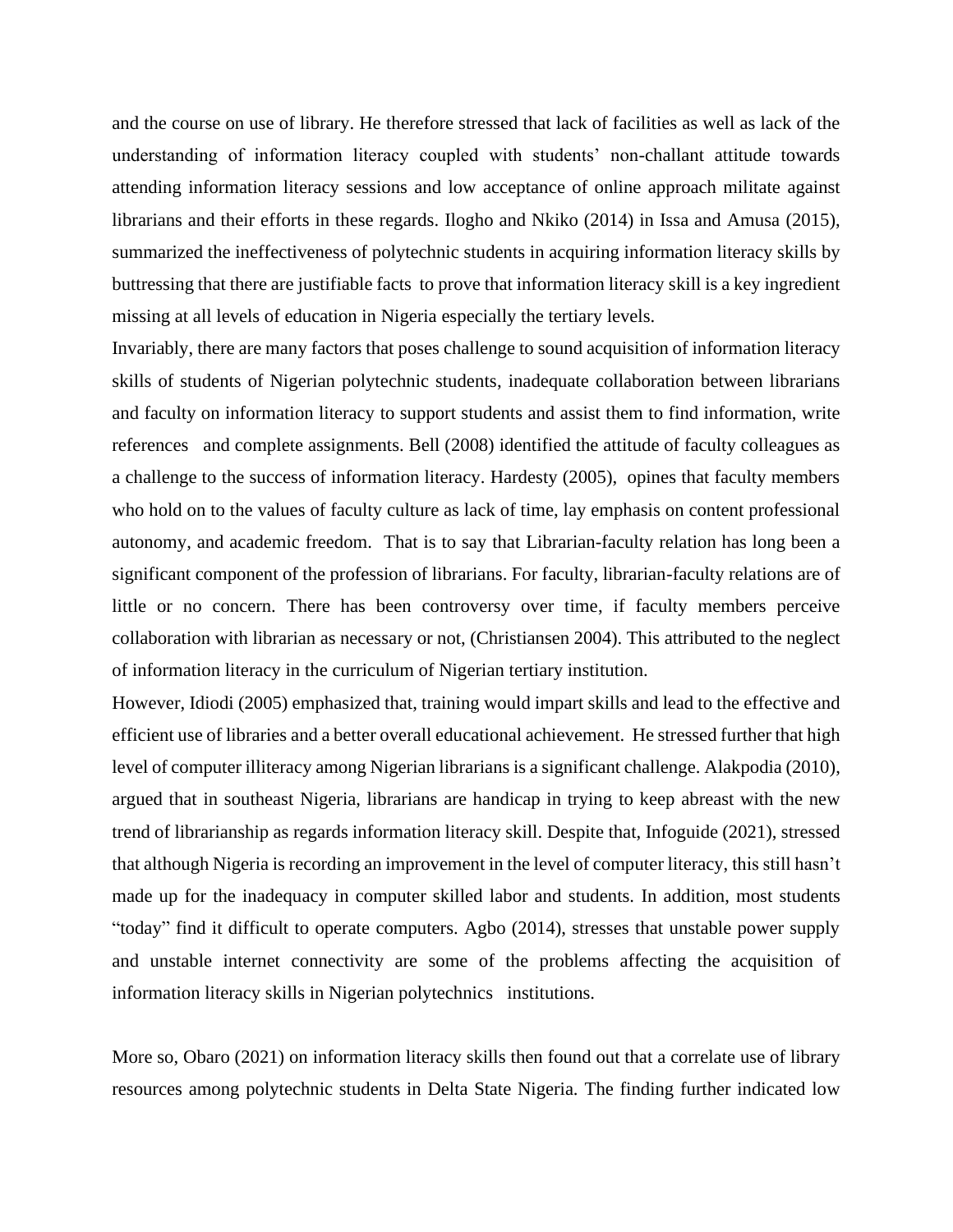level of information literacy skill as possessed by the students. Based on this, the researcher recommended that collaborative efforts should exist between the management of polytechnics librarians and other teaching staff which will geared towards developing student's information literacy skills for suitable independent learning. Yet in another study, Igwe (2012), carried out a survey on the information literacy skills of students in Federal polytechnic, Offa, Kwara State Nigeria, on this study it was noticed that information literacy education was not a compulsory course in the instruction.

### **METHODOLOGY**

The sample for the study is 398 students of four polytechnics in southeast. Proportionate stratified simple random sampling deemed appropriate because, there are sub sets that constitute the population. The population was stratified according to polytechnics in each state in southeast. A sample ratio of 0.004 was used to multiply across the population from each polytechnic. Based on this, the sample from IMT is 126, Oko polytechnic 155, Abia polytechnic 50, and Nekede 65. Method of data analysis.

Analysis of data was done using arithmetic mean. The response options were weighted thus; for question 1,

Very high extent ------------3.50----4.00

High extent ------------------2.50----3.49

Low extent -------------------1.50----2.49

Very high extent -------------1.00----1.49

A higher value will indicate a positive response than a lower one. The mid-point is 2.50.

Values of 2.50 and above were rated positive while items below 2.50 were rated negative. For questions 2 and 3, items up to the value of 2.50 were rated Agree while those less than 2.50 were rated Disagree

| Ability to understand and use current and         |        | Mean | Remark     |
|---------------------------------------------------|--------|------|------------|
| emerging information technology                   | 95,000 | 2.20 | Low extent |
| Ability to adopt to the use of software and       |        |      |            |
| hardware in carrying out assignments              | 95,000 | 1.94 | Low extent |
| Ability to publish research work using electronic |        |      |            |
| mails and CD ROMs in academic activities          |        |      |            |

### **Mean rating of the extent southeast Nigerian polytechnic Students possess information skills**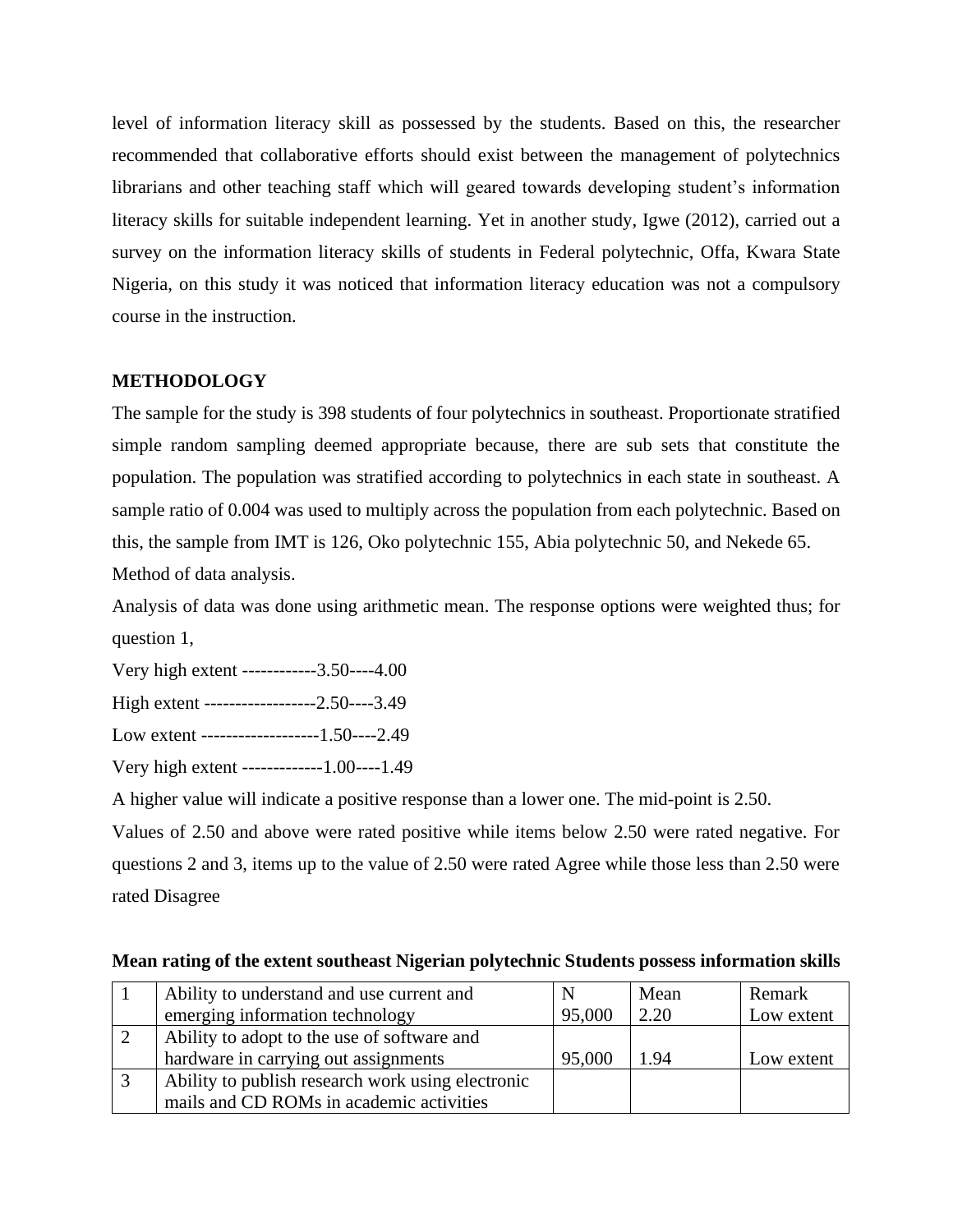|                |                                                      | 95,000 | 1.99 | Low extent |
|----------------|------------------------------------------------------|--------|------|------------|
| $\overline{4}$ | Ability to critically evaluate information sources   |        |      |            |
|                | and information in the course of carrying out        |        |      |            |
|                | academic assignments                                 | 95,000 | 1.82 | Low extent |
| 5              | Ability to be friendly with information data bases   |        |      |            |
|                |                                                      | 95,000 | 2.19 | Low extent |
| 6              | Ability to identify fake news and sources            | 95,000 | 1.20 | Very low   |
|                |                                                      |        |      | extent     |
| $\overline{7}$ | Ability to interpret results in order to find a good |        |      |            |
|                | topic for research                                   | 95,000 | 2:11 | Low extent |
| 8              | Ability to present information in a good format      |        |      |            |
|                |                                                      | 95,000 | 2.41 | Low extent |
| 9              | Ability to use information to solve problems and     |        |      |            |
|                | make decisions                                       | 95,000 | 2:32 | Low extent |
|                | Grand total of mean                                  |        | 2.02 | Low extent |
|                |                                                      |        |      |            |

A close look at table 1 shows that the extent to which polytechnic students in southeast Nigeria possess information literacy skills is to a low extent. The item by item analysis indicates that eight of the nine information literacy skills listed, are possessed by students at a low extent while one is possessed to a very low extent.

The grand mean score of 2.02 on the above table points to the fact that the listed information literacy skills are not well possessed by students.

## **The mean rating of the challenges southeast Nigerian polytechnic students encounter while acquiring information literacy skills**

|                | There are many credit courses assigned to information literacy in |       |      |                 |
|----------------|-------------------------------------------------------------------|-------|------|-----------------|
|                | my school.                                                        | 95000 | 2.33 | Disagree        |
| 2              | There is a good cordial relationship between librarians and       |       |      |                 |
|                | faculty members in my school                                      | 95000 | 2.41 | Disagree        |
| 3              | There is a good power supply to aid the acquisition of            |       |      |                 |
|                | information literacy skills in my school                          |       |      |                 |
|                |                                                                   | 95000 | 2.21 | Disagree        |
| $\overline{4}$ | There are highly equipped libraries to aid in the acquisition of  |       |      |                 |
|                | information literacy skill in my school                           |       |      |                 |
|                |                                                                   | 95000 | 2.11 | Disagree        |
| 5              | Students in my school possess good computer literacy skill        |       |      |                 |
|                |                                                                   | 95000 | 2.42 | Disagree        |
| 6              | Librarians in my school can operate computers effectively         |       |      |                 |
|                |                                                                   | 95000 | 2.32 | Disagree        |
| $\overline{7}$ | Information literacy certificate serves as a pre-requisite for    |       |      |                 |
|                | graduating from my school                                         | 95000 | 2.00 | Disagree        |
|                | <b>Grand Mean</b>                                                 |       | 2.26 | <b>Disagree</b> |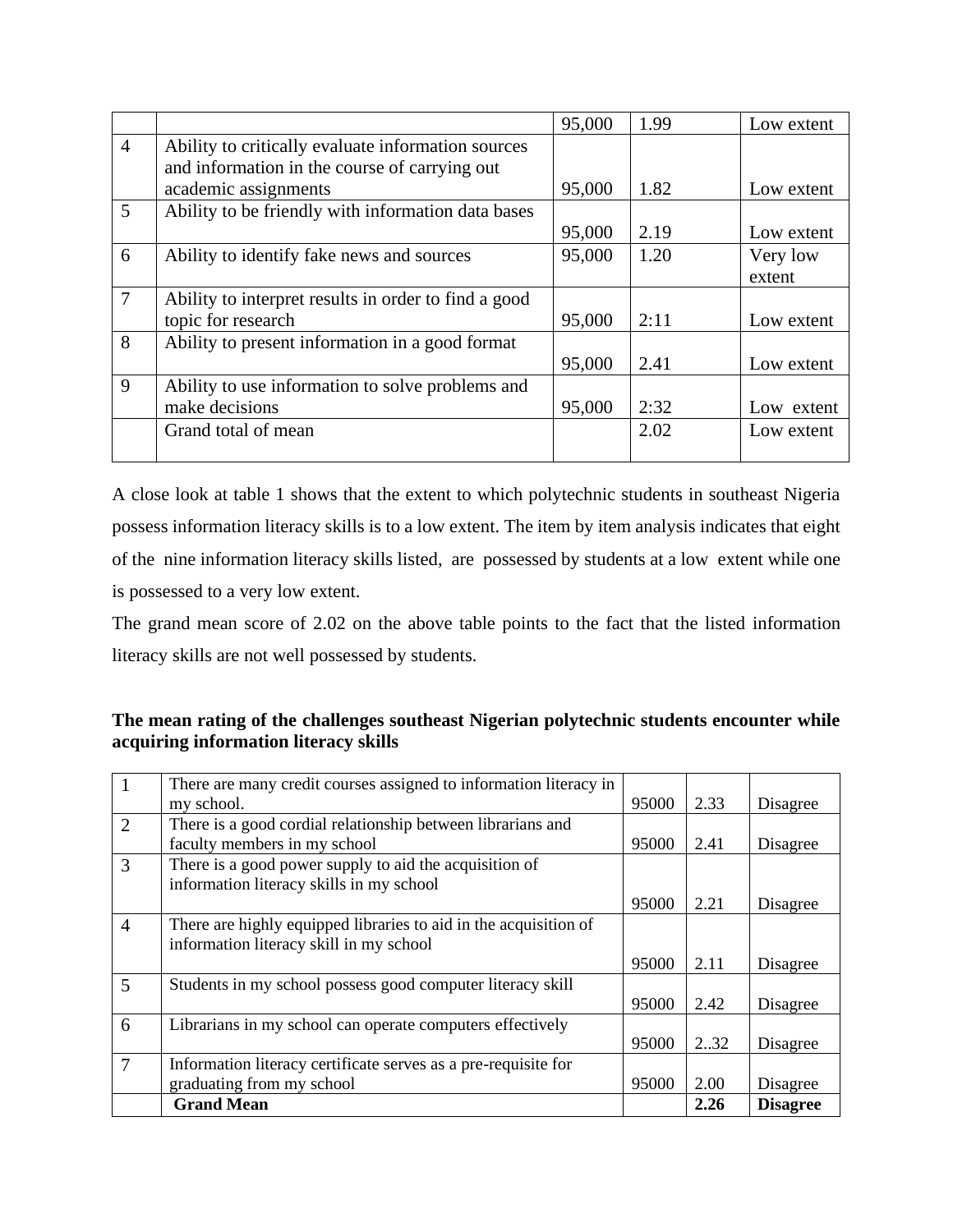The grand mean score of 2.26 on the above table points to the fact that the listed items greatly affect the acquisition of information literacy skills by polytechnic students in southeast Nigeria. These items include good power supply, computer literacy skills on the part of students and librarians, information literacy certificate being a pre-requisite for graduation of students and others. Respondents disagree in all the seven items listed above.

# **The mean rating of the solutions to the challenges encountered by southeast Nigerian polytechnic students in acquiring of information literacy skill**

| S/N            | <b>ITEMS</b>                                                                                                                                                                      | N     | <b>Mean</b> | <b>Remark</b> |
|----------------|-----------------------------------------------------------------------------------------------------------------------------------------------------------------------------------|-------|-------------|---------------|
| 1.             | There should be frequent organization of seminars and<br>workshops for students in the area of information literacy skills                                                        | 95000 | 3.77        | Agree         |
| 2.             | Information literacy curriculum should be expanded to reflect<br>computer literacy and information technology skills                                                              | 95000 | 2.65        | Agree         |
| 3.             | There should be regular assessment of students to evaluate<br>their competencies in information literacy skills                                                                   | 95000 | 3.79        | Agree         |
| $\overline{4}$ | There should be an installment of solar as additional source of<br>power in my school                                                                                             | 95000 | 3.10        | Agree         |
| 5              | There should be stand -by leister to facilitate the supply of<br>power when needed in my school                                                                                   | 95000 | 2.29        | Agree         |
| 6              | There should be adequate provision of fund to purchase<br>computers and its facilities for students' use in order to<br>facilitate the acquisition of information literacy skills | 95000 | 3.02        | Agree         |
| $\overline{7}$ | My school should make it compulsory for each student to<br>obtain a certificate in information literacy skill before<br>graduation from the school.                               | 95000 | 3.10        | Agree         |
|                | Grand mean                                                                                                                                                                        | 3.10  |             | Agree         |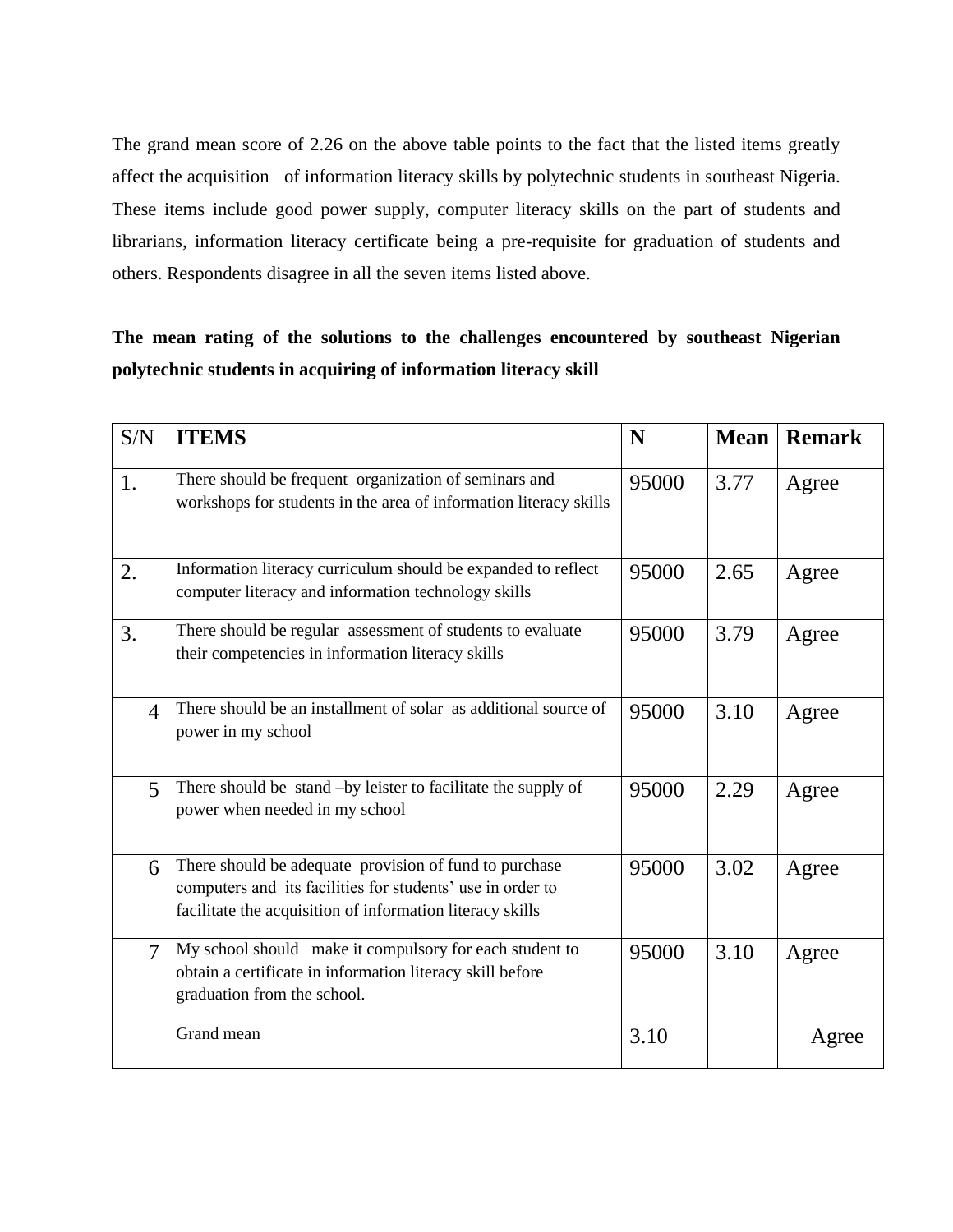Table 3 shows that all the listed items agree to the listed solutions to the challenges encountered by Nigerian southeast polytechnic students in acquiring information literacy skills. The mean scores of all the items range from 2.65 to 3.10. Each of the mean scores is above 2.5 which indicates a positive response.

#### **Discussion, conclusion and recommendations.**

Given the extent of information literacy skills acquired by southeast Nigerian polytechnic students. The findings reveal that southeast Nigerian polytechnic students actually posses some of these literacy skills. However, the extent at which they posses them seems worrisome and the ability of students to understand, use and adapt to the use of software, publish research work, identify fake news, interpret results, present information in a good format is greatly to a low extent. This is in line with Tyler (2011) who stresses that though the library campus of polytechnic students and website is used for assignment however, students find it difficult to complete assignments simply because they lack the needed library skills.

Similarly the challenges students of southeast Nigerian polytechnics students encounter while acquiring information literacy skills. This finding shows that so many challenges inhibit the acquisition of information literacy skills by polytechnic students. These challenges include few credit courses assigned to information literacy, poor supply of power, uncordial relationship between librarians and faculty members, unequipped libraries and computer incompetency on part of students and librarians. Furthermore, the findings also points to the fact that obtaining a certificate in information literacy skill is not priotized as a pre-requsite for graduation from polytechnics in southeast Nigeria. To summarize the existence of the aforementioned challenges, Alijam (2015), opines that polytechnic students' unfamiliarity with the concept of digital library coupled with other factors like erratic power supply, uncordial relationship between librarians and faculty members inhibit students' acquisition of information skill

In addition the solutions to the challenges southeast Nigerian polytechnic students encounter while acquiring information literacy skills. The study indicated that it is very important that students acquire sound information literacy skills in order to face the digitalization of information resources. To achieve this, the study reveals that frequent seminars and workshops should always be organized for students in order to improve on their information literacy skills. In addition,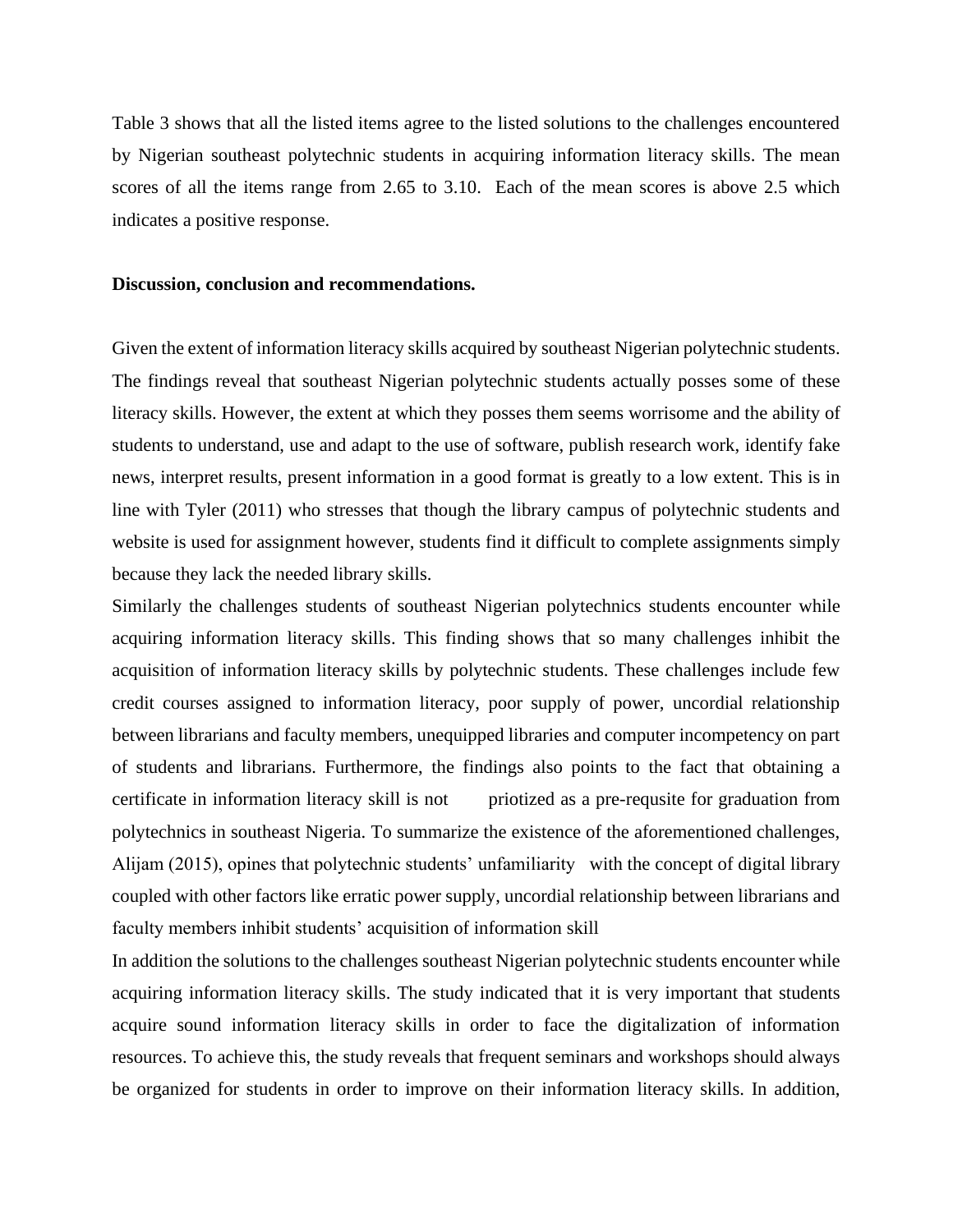students should be assessed on a regular basis to assess their skills in terms of information retrieval. Provision of solar system as an additional source of power was also suggested by students. Furthermore, adequate funds should be provided for buying computers to facilitate the acquisition of information literacy skills. The study also reveals the importance of making the obtaining of information literacy skill as a pre-requisite for the award of either HND or OND certificates. Conclusively, the skills acquired by southeast Nigerian polytechnic students are not good enough to face the challenges posed by the globalization of digital world. This is because they have acquired these skills to a low extent given the numerous challenges they face in the course of possessing them. This in turn, affects their ability to make use of information resources.

### **Recommendations**

The study was able to identify types of literacy skills possessed by the students but to a low extent and therefore recommend that seminars and workshops should be organized for students, in the area of information literacy skills for them, to know the need and the importance of it in their learning and research.

Numerous challenges were discovered in the students' quest to possess information literacy skills and study recommend that the curriculum of these polytechnics should be reviewed and expanded to reflect information literacy especially on computer technology skills

The study further recommend the award of certificates in the area of information literacy skill, and this should be priotized as a pre-requisite for graduating from these polytechnics and again the stakeholders should install solar panel as an alternative source to power in each polytechnics in case of power failure to enhance the utilization of electronic information resources when needed.

#### **References**

- Alakpodia,O.(2010). Assessment of information literacy skills among librarians in Delta state university Abraka. Retrieved from semantics scholar.org.
- Alijam,R. (2015) Learners' familiarity with the concept of digital library . University of Iran. Retrieved from digitalcommon.unl.edu>view content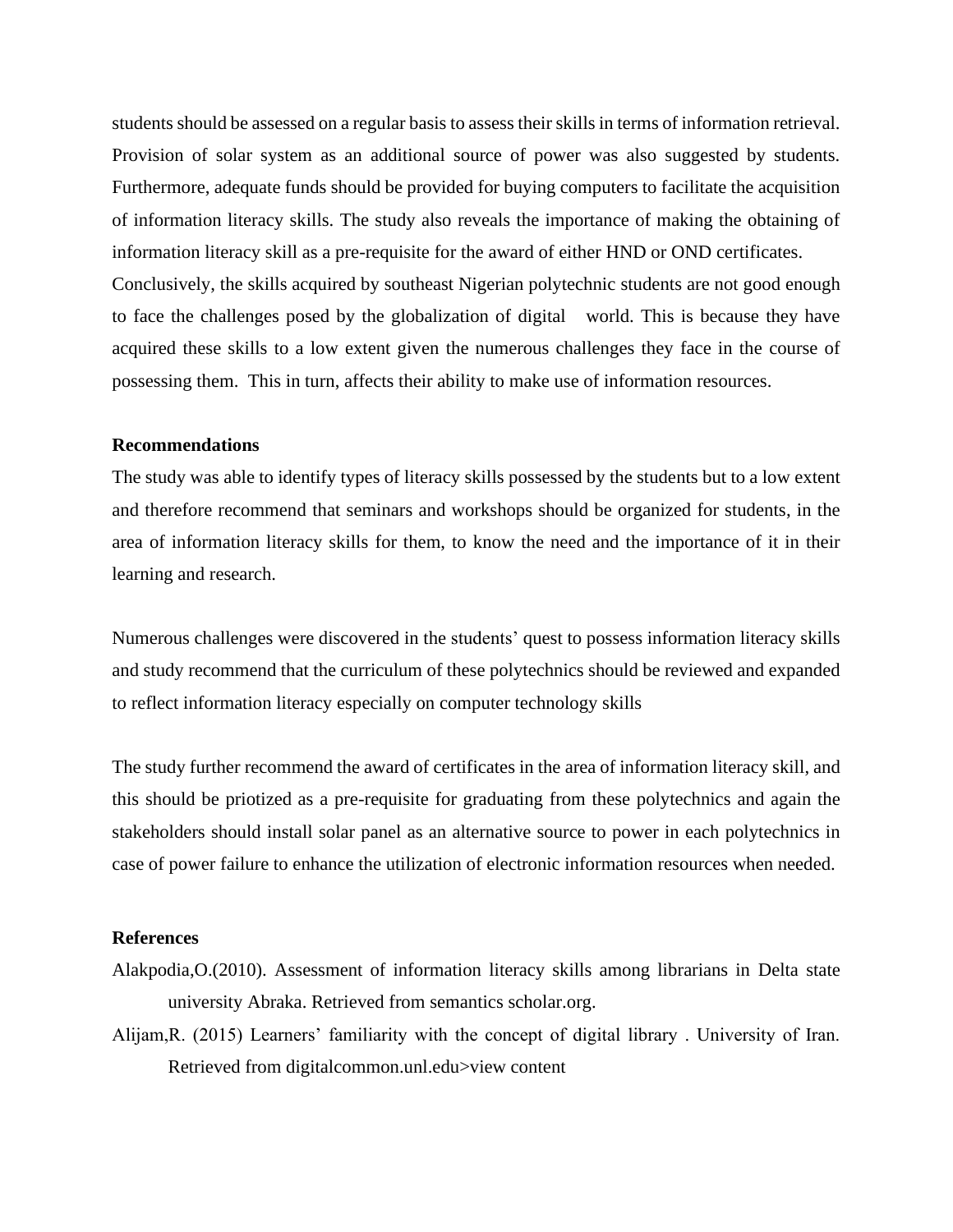- Arunachalam S., (1986) Information: the neglected dimension of Science in India. In Ikem J.E (1986) Library and Information Services to Small Scale Industries in Nigeria, *Nigerian Libraries,* 22(1&2), 10.
- Barton , C. (2016). Information literacy skill and higher education. Retrieved from Researchgate.net.
- Christiansen, I. (2004). A report on librarian faculty relations from a sociological perspective. The journal of academic librarianship. 30(2) 116-121.
- CILLIP, (2018). Information Literacy.www.cilip.org.uk. (retrieved 30/10/18)
- Designerlibrarian (2015). Four facets of information literacy. Retrieved from Designerlibrarian.wordpress.com>t
- Hargittai, E.(2006). Second level of digital divide: differences in peoples' online Skills. Retrieved from [http://www.first](http://www.first/) Monday.org/issues74 Hargittai.
- Harris , S. (2016). What are the examples of information literacy skills? . Retrieved From www.quora.com>what are some exa…
- Hart, G. & Williams , M(2011). Challenges for information literacy education at a University of technology. Retrieved from researchgate .net.
- Idiodi ,E.A.(2005). Approaches to information literacy acquisition in Nigeria. Library Review 54 (4)223-230.
- Igwe, K. N. (2012). A survey of the information literacy skill of students in Federal Polytechnic Offa kwara state Nigeria. Retrieved from Ajol.info.
- Issa, O & Amusa, B. (2015) . An assessment of the information literacy competence of undergraduate students students at the university of Illorin, Kwara state Nigeria . retrieved from researchgate.net.
- Ivanitskaya, L., O"Boyle, I. and Casey A.M., (2006). Health Information Literacy and Competencies of Information Age Students: Result from Interactive Online Research Readiness Self-Assessment (RRSA), *Journal* of *Medical Internet Resources,* 8(2), 3-10. www.nibi.nlin.nih.gov(retrieved 30/10/18.
- Jain , I. ing.c(2021). What is polytechnic: course details, fees, eligibility, admission. Retrieved from [https://engineering.career360.com.](https://engineering.career360.com/)..
- Lawal , I &Atueyi, U.(2017). Importance of polytechnic education. Retrieved from https//m.guardian.ng>features>re